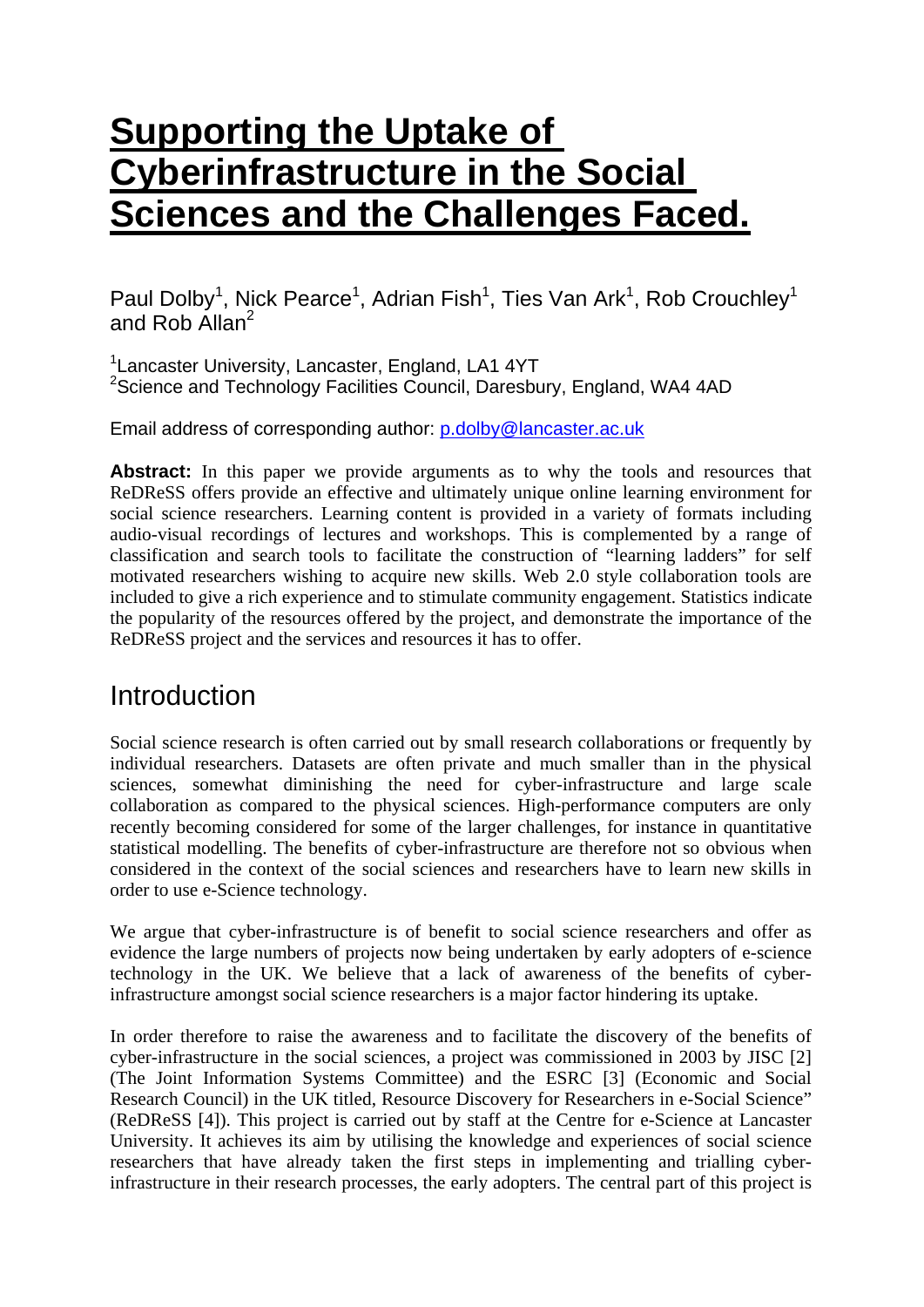its user-centric e-learning based tools aimed at social science researchers like these who are self-motivated to develop new skills.

In this paper we will describe the tools, services and resources that have been developed as part of ReDReSS to aid social science researchers in discovering the benefits of cyberinfrastructure as well as enabling them to learn more when required. In particular we will talk about the Learning Space Catalogue, a specialised repository (database) of training and awareness raising resources (such as use cases from various projects utilising cyberinfrastructure). We will then proceed to describe the collaboration tools developed in conjunction with the JISC funded VRE demonstrator project. The tools provide a collaborative learning environment. We will then cover the resources offered within the Learning Space Catalogue repository, in particular our audio-visual content. In the penultimate section of this paper we will discuss possible future developments of the ReDReSS project, based on experiences so far. This includes the development of Web 2.0 tools. In the final section of the paper we present statistics that convey the popularity of the ReDReSS project and therefore its importance. Throughout this paper we will convey the challenges that we have had to overcome along with the solutions which we have adopted. However there are many changes still to be overcome, these will be discussed.

### Learning Space Catalogue and Repository

The Learning Space Catalogue (from now on abbreviated to LSC) is the flagship tool offered by the ReDReSS project. It is essentially a database of learning materials, supported by a custom built interface. This interface is the key to the uniqueness of our repository.

The LSC is designed specifically for a social science audience. This is unique compared to many other e-Science repositories which are often aimed at many disciplines such as the physical sciences where use of high-performance computers is more commonplace. Aiming specifically at a social science audience provided us with a challenge. We needed to provide access to learning material specifically aimed at the social science context which was easy to find and intuitive to access. At the start of the project in 2003 open source repositories such as Fedora [5] were in their infancy and did not provide the specific requirements to meet the need of social scientists. We therefore decided to produce our own repository, the LSC.

Initially the LSC was based upon an XML file containing metadata for each record in the repository. A simple category based interface was then produced to search and display the records. The aim of the repository was to contain links to learning materials sourced mainly from the Web in order for us to quickly build up a collection of on-line materials. There was no need for content management as the majority of content was hosted externally; therefore the XML format was ideal. However it quickly became clear that using a database to contain the metadata provided for much easier manipulation of the data. Also we could use the advanced features of the database to manipulate the data much more easily. We then started on an interface that could utilise the advanced functionality of the database to provide social scientists with an intuitive and powerful tool to find learning resources customised for their personal requirements.

Each learning resource in the catalogue is described using metadata in Dublin Core format [6]). This metadata format was chosen for its simplicity and to allow us to comply with open standards. A subset of tags was chosen. These include identifier, creator, publisher, format and description. These tags are applied to learning resources found on the web which we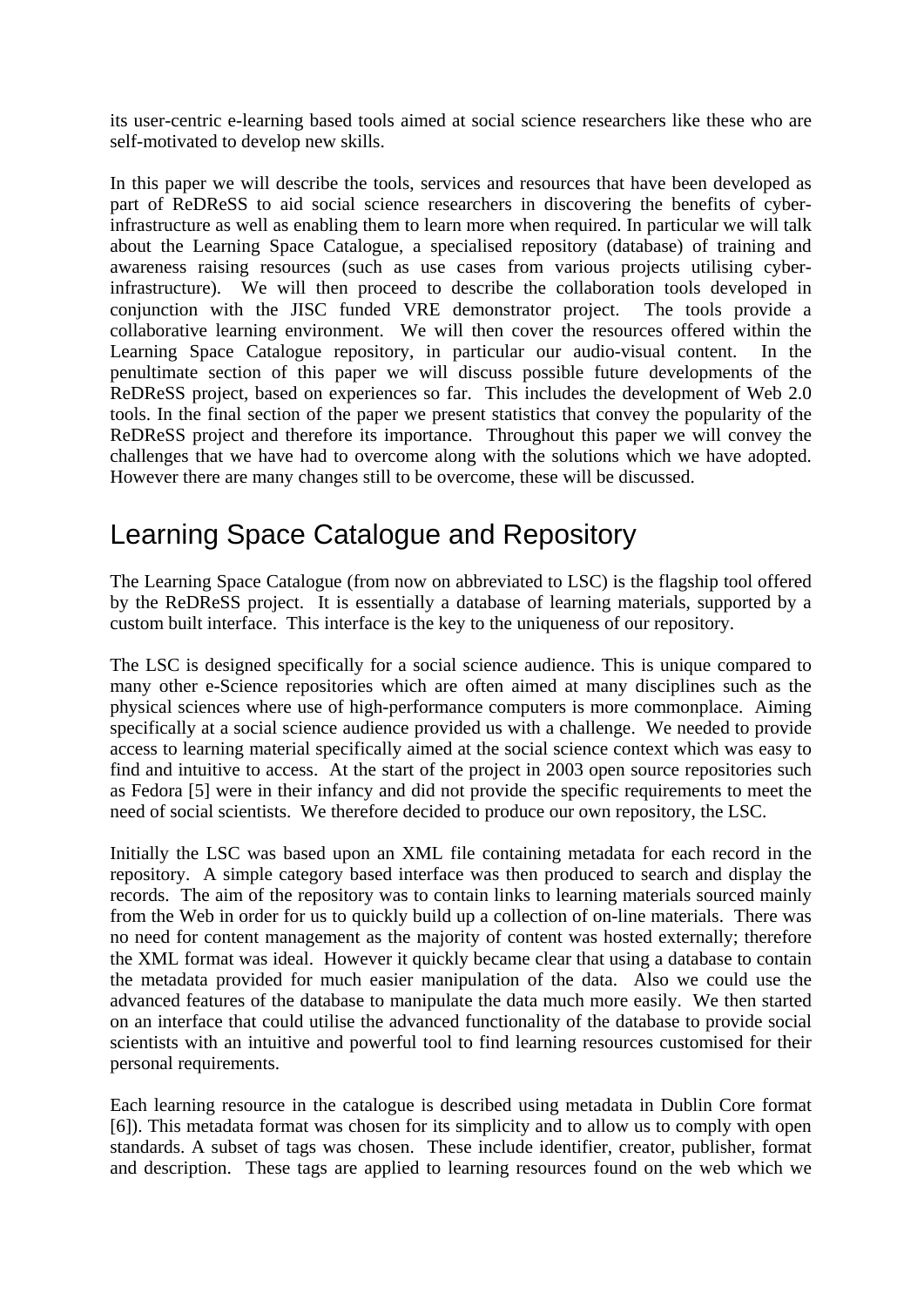deem suitable for social scientists, timely and of sufficiently good quality. Each resource had an associated description which is either written manually or obtained from the resource itself. This means that all resources within our repository are reviewed. Each resource is then listed in one or more categories to allow the easy discovery of resources. At present the categories are organized into 18 categories. These categories are listed down the right hand side of Figure 1.

These categories provide easy access to the resources at a basic level of navigation. This picture also shows other features mentioned in the paper.

Another powerful feature of the repository is the user interface. This provides easy discovery of resources by providing advanced filter and sorting options, unlike the basic search options offered for many other repositories. It also offers alerting features such as RSS feeds, which can be understood by RSS readers. There is also a book-marking feature described below. The interface offers access to the categorised approach in organising the resources but also offers the flexibility of more general searching and sorting by author, title, subject or any of the metadata items.

Due to the fact that this software is developed in-house, we are able to add new features easily, in particular features related to our audio visual content, which will be discussed later. Web 2.0 tools are also being incorporated to enhance the user's ability to discover, use and share resources or to contribute in various ways. These are aimed at community-building will be discussed later in the paper.

Most content at present is produce in-house or obtained manually from the web. It is important for the continuation of ReDReSS to be able to continually add content to the repository. For this reason work has begun on automatic content harvesting. This will be achieved using a number of techniques. These include the implementation of standards based methods such as OAI-PMH or Z39.50. This will enable us to harvest relevant content from other standards based e-Learning repositories. Using these standards, we can also allow other repositories to harvest our content.

Another technique we plan to implement is automatic harvesting from the web. We will not go into the details here but essentially this technique uses a Bayesian learning algorithm to analyze content which has been manually added and classified into the categories discussed earlier. This then produced a reference for the harvester that will enable it to gather suitable content from the web and place it in the correct category.

One last message we would like to convey concerning the LSC. The software behind the catalogue is constantly being improved with new feature. We do not have release cycles. Once a new feature has been produced it will be made available. We hope to provide an alerting tool to alert users to new features in the near future.

# Use of Audio-Visual Content

The initial aim of the project was to populate the LSC with resources manually harvested from the Web. We also aimed to commission original material fro expert authors. The commissioning of material however proved to be very difficult. Authors often did not have enough time available to complete the material, especially due to the upcoming Research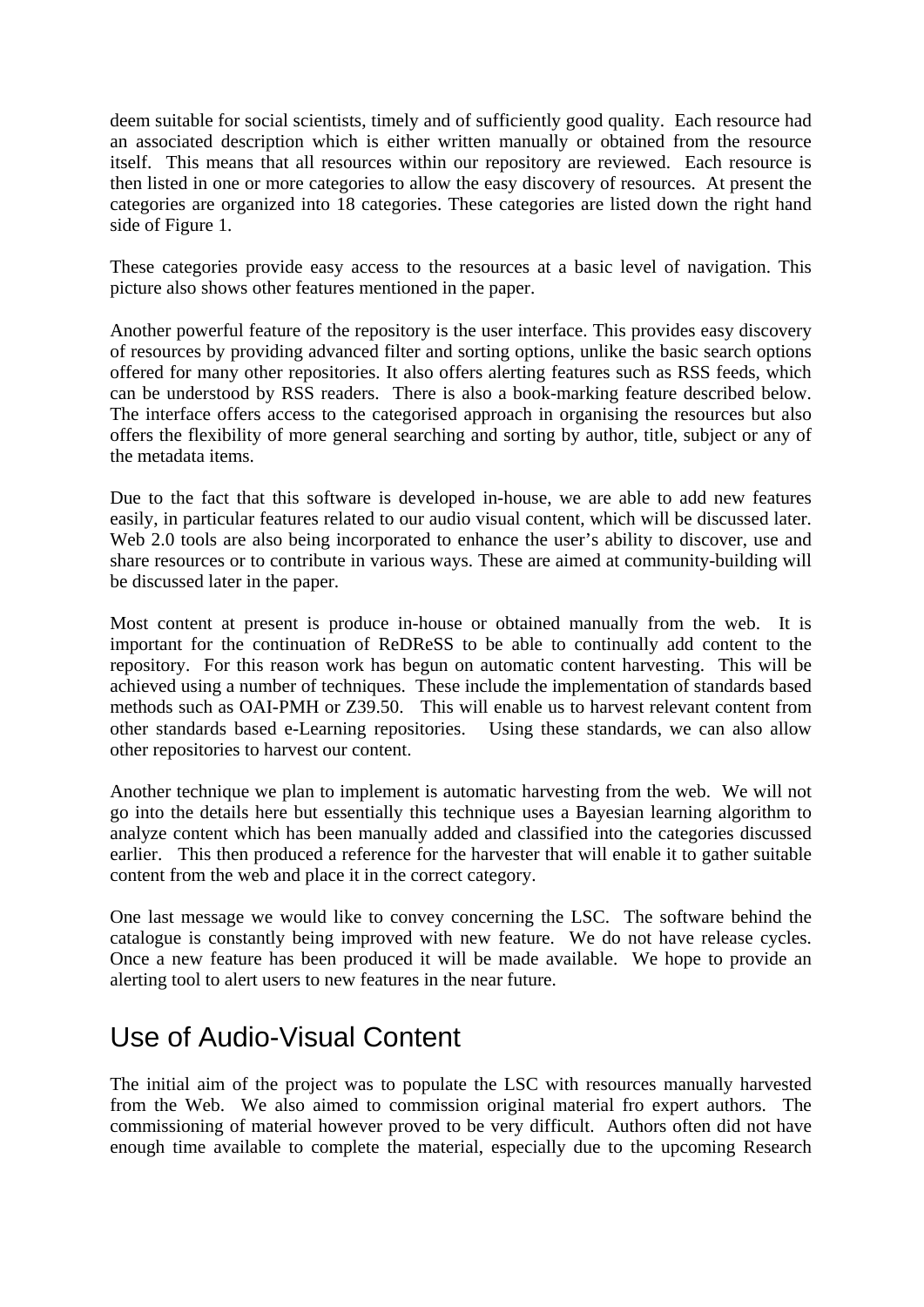Assessment Exercise in the UK<sup>[1](#page-3-0)</sup>. Any educational content created for the ReDReSS project could not be included; hence there was no incentive to produce material for the project. We therefore adopted an alternative approach to supplement the material that we gathered from the Web.

Since generally it is a requirement for researchers to present research findings, tools and services developed and also to teach, we decided to capture them doing these activities. This would provide us with learning materials at no extra time cost to the authors.

Presentations given generally have three main components, audio from the presenter, visual images of the presenter and the (usually PowerPoint) presentation, which may contain dynamic audio and various visual components. We wanted the ability to be able to capture all of these components and present them in a way which could be played back by the on-line user of our resources as a whole. Each component provides valuable information, which can sometimes be lost when the components are not combined in the original sequence.

There are many software solutions available to achieve what has been described above. At the time of starting, the best solution that we found was supplied by a company called Impatica [7]. The software, Impatica OnCue, allows the easy synchronization of recorded audio-visual content with a PowerPoint presentation which can include animations. The software provides easy navigation between slides. It also provides a powerful feature not found in any other software, the ability to synchronize a transcript to provide subtitles. This is essential in meeting accessibility requirements<sup>[2](#page-3-1)</sup>. This transcript is also fully searchable from within the application. This enables users to search for specific key words and jump direct to them in the presentation. Another advantage of this software is that it is Java-based and therefore platform independent. This enables us to reach as many users as possible.

The process of producing Impatica on-line multi-media presentations is also relatively simple and quick. A one-hour presentation takes approximately one day to process depending on the quality of the raw material. The aim of ReDReSS is to produce reasonable quality material, but this quite often is not broadcast quality due to the environment the presentation is being filmed in, e.g. a noisy lecture room or training lab rather than a TV studio.

Because of the transient mature of much of the content (itself a challenge as e-Science technology is rapidly changing), we do not aim to provide a TV professional services, but due to the editing process we do produce resources that are of better quality than live Web casting and are retained in their original context (this has been found to be extremely important for learning). The processing time does however increase if transcripts are produced as we have so far found no reliable automatic transcripting tools. We produce transcripts at present as an additional feature when appropriate.

Transcripts are very important when putting video content on the web. They are not only valuable for disability purposes but they are important for search engines. Video content has no text associated with it; therefore search engines are unable to determine the content of the video so will not index it. By providing the transcript and an associated link into the Impatica material, search engines will be able to present users with the content of the presentation. We are now making the transcript available to search engines and users when they have been

1

<sup>&</sup>lt;sup>1</sup> RAE is a university department rating exercise based on research outputs.<br><sup>2</sup> As or forged by SENDA: the Special Educational Needs and Displaitty As

<span id="page-3-1"></span><span id="page-3-0"></span> $2$  As enforced by SENDA: the Special Educational Needs and Disability Act (2001)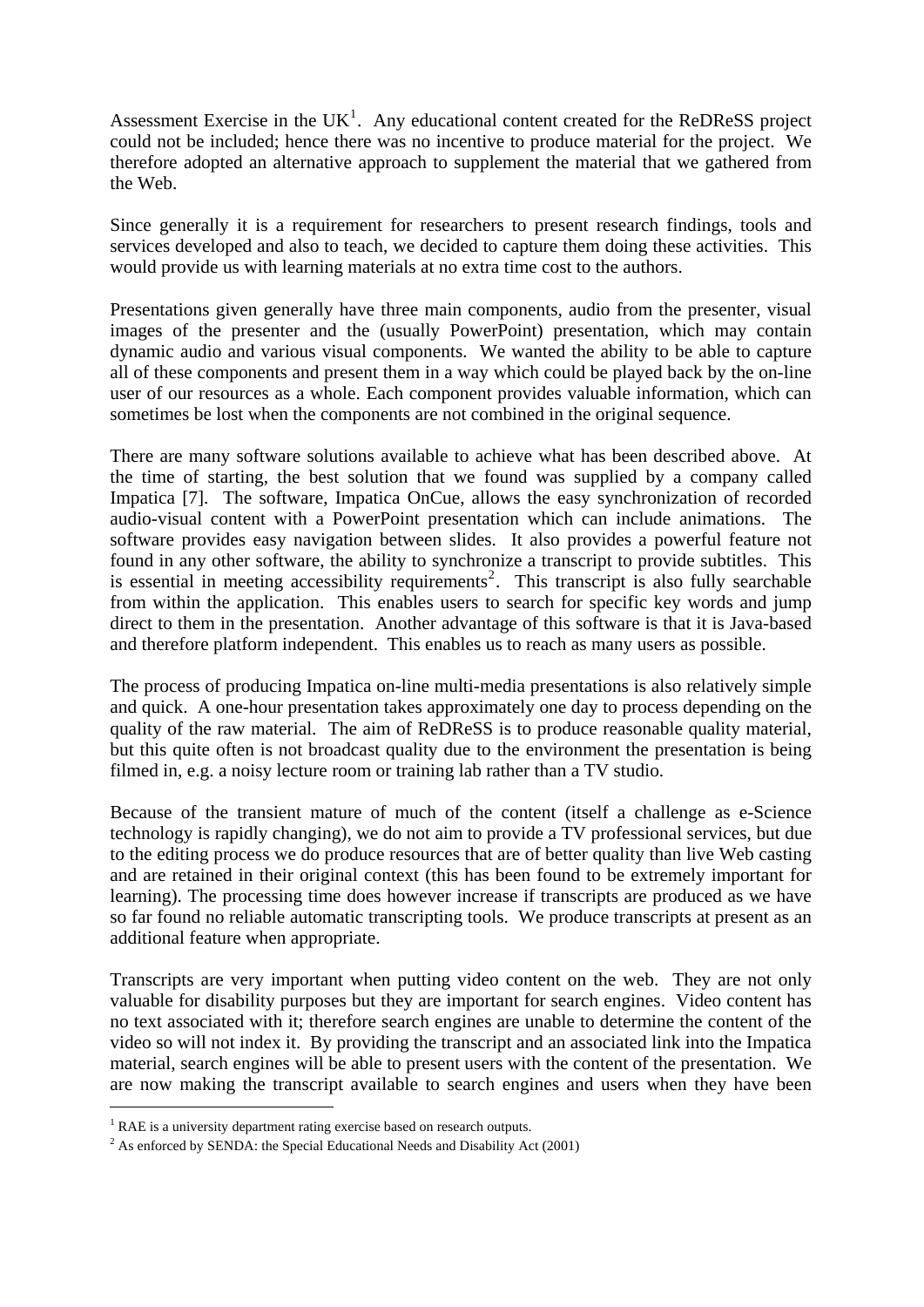produced. We also hope to provide features in the LSC that take full advantage of the transcripts.

# The ReDReSS Future: Using Web 2.0 to enhance the ReDReSS Learning Experience

Tools similar in nature to Web 2.0 services are being added to ReDReSS to further enhance the learning experience. These provide a means for users to share information about ReDReSS content and to contribute to it. The tools being deployed and/ or developed include:

- Threaded discussion Forum
- Blog
- Wiki
- On-line Chat
- Resource repository for new contributions
- Feedback and rating tools
- Hardness rating
- Book-marking and annotation tool
- Acronyms

Several of these tools, namely Discussion, Blog, Wiki, Chat and Resources are built in as collaboration tools from a Sakai portal framework. Sakai [8] was developed as an opensource Collaborative Learning Environment and has the additional feature of providing worksites for group learning or tutoring and dedicated e-Learning tools. Other collaboration tools (such as Agora [9]) are also available. The other tools mentioned above act directly on the ReDReSS repository content and thus can be viewed via the Learning Space Catalogue. We provide more details of two of these: the book-marking tool and the hardness rating tool.

#### **Book-marking**

Each entry in the LSC now has the capability of being added to a list of bookmarks by clicking on a button. Items can be added to or removed from the list of bookmarks. This enables the student to build up a preferred set of learning material to work through or download, this is what might be used to compose the "learning ladder" if it is sequenced. A tab in the LSC then enables to "view content" giving assess to the full resource list, or "view bookmarks" giving access to just the personal content selection. Bookmarks can be saved and shared, but this currently simply works with the HTML. An XML listing and tools to export and import bookmark lists is being developed.

#### **Hardness Rating**

Many items in the LSC have been rated in terms of hardness or complexity. The complexity is determined by natural language processing using a Bayesian learning algorithm which determines the number of long or unusual words. This is however only possible for repository content which is in a machine-readable format, such as PDF. We have not found any tools for rating PPT or DOC files. Interestingly the Introductory section in the LSC has both the easiest and hardest material, the latter being identified because it introduces a number of rather complex concepts.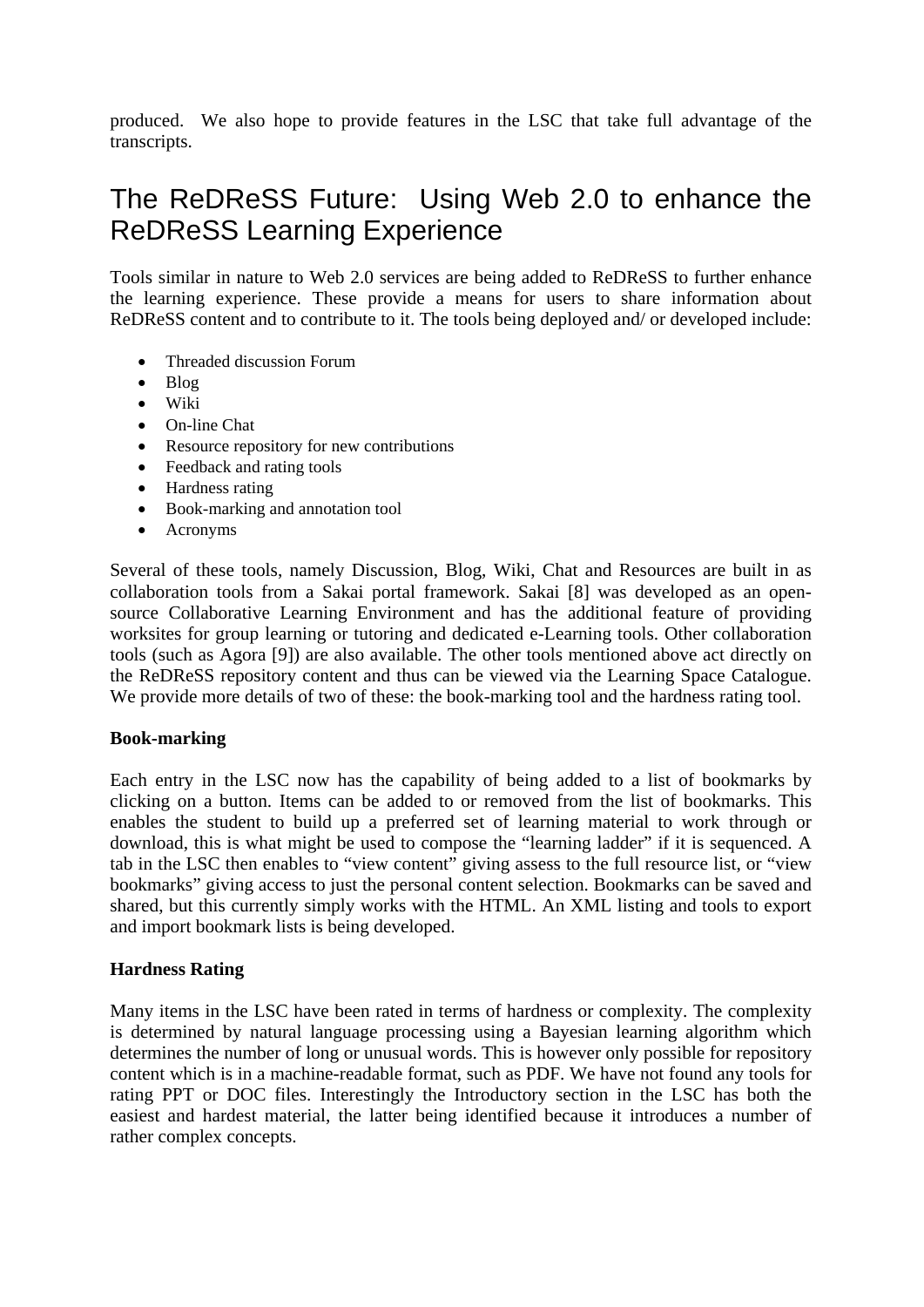As well as introducing these web 2.0 tools, we are also aware of the increasing usage of mobile devices. We are aiming to produce "Lite" versions of our audio-video content. These will be cut down (possibly video only) versions of our Impatica presentations, which are suitable for distribution on mobile devices. We are also aiming to make these available via Podcasts.

# ReDReSS Popularity

In this final section we would briefly like to present some statistics that demonstrate the increasing popularity of the ReDReSS project's resources. This we hope will demonstrate the importance of the resources the project has to offer. Although as of yet we still need to ascertain the make-up of our audience, it is reasonable to assume that most of our audience will be social scientists or people from other disciplines working on a social science project. We assume this since nearly all of our resources are social science related.

In figure 2, we show the results of an analyses of the web statistics, which have been collected since February 2006, show compared with the same months in 2007. These statistics show a significant increase in the number of monthly unique visitors from 2006 to 2007. These are the unique IP addresses registered in the server logs each month.

A further analyses of hits, pages and bandwidth on the ReDReSS website during the period from the  $1<sup>st</sup>$  of January to the  $19<sup>th</sup>$  of August 2007 (figure 3) showed that the majority of users are of the service are located in the United Kingdom (most of which originate from IP addresses related to a Higher or Further Education institution) and a strong interest from other European countries. Although the number of hits from other continents including the US is significant, the use of bandwidth is small, which leaves us to believe that there is a limited interest from these countries in the presentations. Increases in bandwidth usage provide a good indication of increased usage of our audio-visual material.

# **Conclusions**

We have provided details of an e-learning approach being developed in the ReDReSS Project: Resource Discovery for Researchers in e-Social Science. This will significantly enhance a user's ability to learn from the resources in the Learning Space Catalogue and associated repository. This "Learning Ladder Approach" allows resources in the Learning Space Catalogue to be structured using various semantic and Web 2.0 style tools to allow a stepping stone approach to learning. This, coupled with efficient content harvesting tools and collaboration tools, provides a powerful cyber-infrastructure e-learning platform aimed at self-motivated social science researchers wishing to acquire new e-Science skills.

We have also shown that the ReDReSS project provides increasingly popular resources as indicated by the increasing usage of the ReDReSS site. This is important as it shows the need for projects such as ReDReSS.

# Figures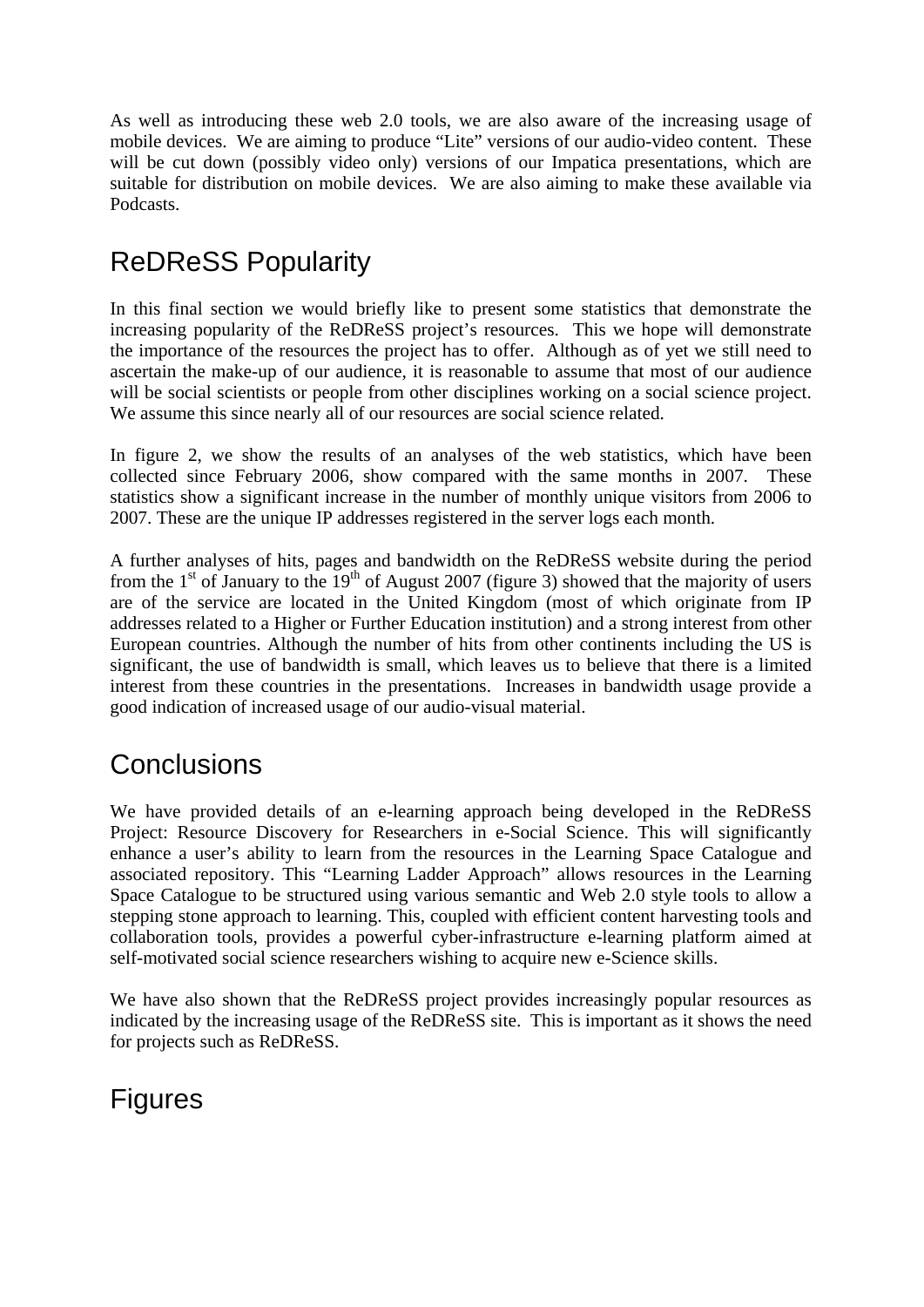| Category                                                     | <b>Externally</b><br><b>Hosted</b><br>Resources** | <b>ReDReSS</b><br><b>Hosted</b><br>Resources** | Total<br>Resources** | Oldest<br><b>Added</b><br>Date: | Latest<br><b>Added</b><br><b>Date</b> | <b>Lowest Difficulty</b> | <b>Highest Difficulty</b> |
|--------------------------------------------------------------|---------------------------------------------------|------------------------------------------------|----------------------|---------------------------------|---------------------------------------|--------------------------|---------------------------|
| <b>Introductory Material and</b><br>Support                  | 38                                                | 50                                             | 33 <sub>1</sub>      | 2005-12-20                      | 2007-09-<br>03                        | 60.                      | 6000000                   |
| <b>Motivation and</b><br>Background                          | s.                                                | s.                                             | 17                   | 2005-12-20                      | 2007-06-<br>11                        | 60000                    | <b>boon00</b>             |
| <b>Examples from e-Social</b><br><b>Science Projects</b>     | 22 <sub>1</sub>                                   | 27                                             | 49                   | 2005-12-23                      | 2007-06-<br>26                        | 6000                     | <b>boon000</b>            |
| Agenda Setting<br><b>Workshops</b>                           | $\blacksquare$                                    | 16                                             | 17                   | 2005-12-22                      | 2007-03-<br>0S                        | 600000                   | <b>booo00</b>             |
| <b>UK e-Science Programme</b>                                | 12 <sub>2</sub>                                   | 19                                             | 31                   | 2005-12-20                      | 2007-08-<br>24                        | 6000                     | boooll                    |
| Collaboration                                                | 21                                                | 23                                             | 44                   | 2005-12-23                      | 2007-09-<br>12                        | 60                       | boongl                    |
| Data Management                                              | 14                                                | $22^{\circ}$                                   | 36                   | 2005-12-23                      | 2007-08-<br>15                        | 60                       | 600000                    |
| Semantics, Knowledge<br>and Information<br><b>Management</b> | 13                                                | 28                                             | 41                   | 2005-12-20                      | 2007-08-<br>20                        | 600                      | <b>boo0000</b>            |
| <b>Databases</b>                                             | s                                                 | s.                                             | 17                   | 2005-12-23                      | 2007-05-<br>15                        | 600                      | <b>boone: 0</b>           |
| Social Shaping                                               | 12                                                | s.                                             | 20                   | 2005-12-23                      | 2007-07-<br>23                        | 60.                      | booooo                    |
| Visualisation                                                | $\overline{I}$                                    | 5                                              | 12 <sub>2</sub>      | 2005-12-23                      | 2007-08-<br>12                        | 60000                    | <b>booo00</b>             |
| <b>Software Development</b>                                  | e.                                                | 13                                             | 19                   | 2005-12-23                      | 2007-09-<br>12                        | 6000                     | boooool                   |
| <b>Portals and Related</b><br><b>Technology</b>              | 5                                                 | 43                                             | 48                   | 2005-12-23                      | 2007-08-<br>14                        | 60.                      | 600000                    |
| <b>High Performance</b><br>Computing                         | 11                                                | 16                                             | 27                   | 2005-12-22                      | 2007-09-<br>12                        | 60000                    | <b>boo0000</b>            |
| Security and<br>Confidentiality                              | 10                                                | 12 <sub>2</sub>                                | $22^{\circ}$         | 2006-01-18                      | 2007-08-<br>15                        | 6000                     | <b>boooooo</b>            |
| <b>Grid and Web Services</b>                                 | 44                                                | 61.                                            | 105                  | 2005-12-23                      | 2007-09-<br>12                        | 60.                      | <b>boogges</b>            |
| <b>Network Technology</b>                                    | 5                                                 | 5                                              | 10                   | 2006-01-19                      | 2007-09-<br>12                        | 600                      | booooo                    |
| Social Science with the<br>Grid                              | 17                                                | 15                                             | 32                   | 2006-05-09                      | 2007-09-<br>OS.                       | <b>bo000</b>             | <b>booo00</b>             |

Figure 1. The ReDReSS content categories.



Figure 2. Monthly Unique Visitors to the ReDReSS Web Site.